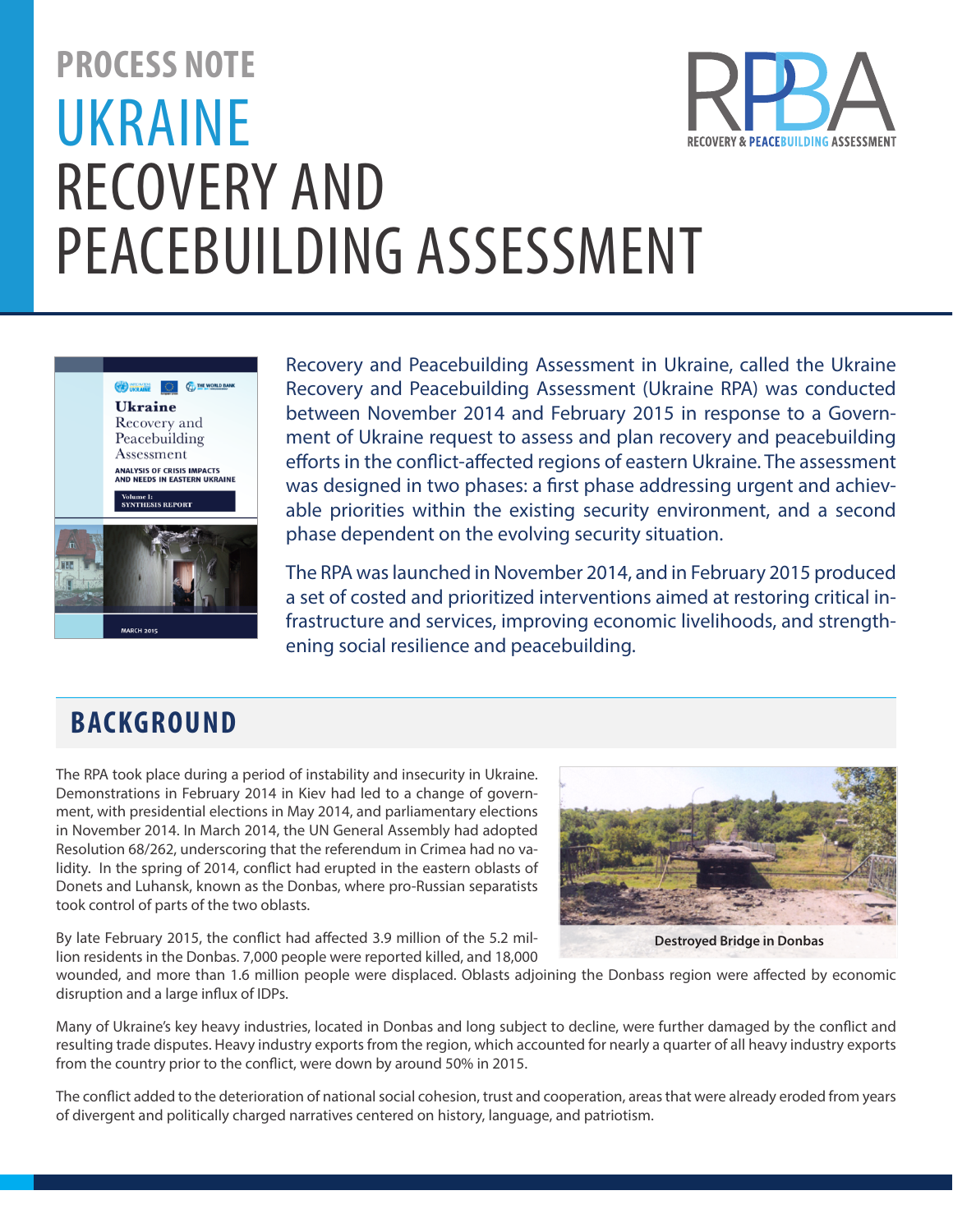

## **PRE-ASSESSMENT PHASE**

In mid-2014, the government requested technical assistance and financial support from the international community to assess and plan recovery and peacebuilding efforts in the conflict-affected regions of eastern Ukraine. Following this request, and within the framework of the 2008 Joint Declaration on Post-Crisis Assessments and Recovery Planning, the European Union, United Nations and World Bank Group undertook a joint scoping mission in September 2014. The mission held meetings across government, the international community, civil society and the private sector, and built an understanding of how an assessment could best be structured in the complex setting of an on-going conflict.

The agreement was to focus on a two-phase assessment of recovery and peacebuilding needs. The first phase of the assessment would cover areas of Donbas under government control, and was conceived as a rapid and light exercise to address urgent and achievable priorities. The second phase would be widened to the remainder of Donbas once it was under government control, and would allow deeper analysis and response. The RPA was not therefore seen as a one-off exercise, but rather the first stage of a longer process and framework for coherent response to the crisis.

Based on this, the scoping mission identified three objectives for Phase I:

- To support the government in the assessment of short-, medium- and long-term recovery and peacebuilding needs, related strategic and programmatic priorities, and financial requirements;
- **•** To inform the development of a collective vision and strategy on longer-term recovery and peacebuilding for the Donbas and other conflict-affected regions, including contributing to the framework of the government's 2015–2017 Ukraine Economic Recovery Plan and future policy reforms;
- To provide a platform for coordinated and coherent provision of support from the EU, the UN, and the WBG, as well as broader donor assistance.

## **ASSESSMENT, PRIORITIZ ATION, AND PLANNING PHASE**

The assessment was launched in mid-November 2014 with an inception workshop that familiarized government and its partners, as well as members of the assessment teams, with the assessment methodology, templates, logistics and timelines.

A day was dedicated to a meeting of the technical focal points nominated by government and the EU/UN/WB to structure their work around the three RPA thematic components of:

- i. Restoring critical infrastructure and services
- ii. Improving economic livelihoods
- iii. Strengthening social resilience and initiating reconciliation and peacebuilding.

A number of transversal issues – internal displacement, local governance and implementation capacity, gender, and human rights – were also covered, with experts on each issue embedded into component teams. The assessment team worked closely with the Ministry of Regional Development, Construction, Housing and Communal Services and other national ministries and agencies including the Ministry of Social Services, the State Emergency Services, and local oblast administrations. The team undertook several missions to eastern Ukraine to conduct field assessments and hold consultations with regional and local stakeholders.

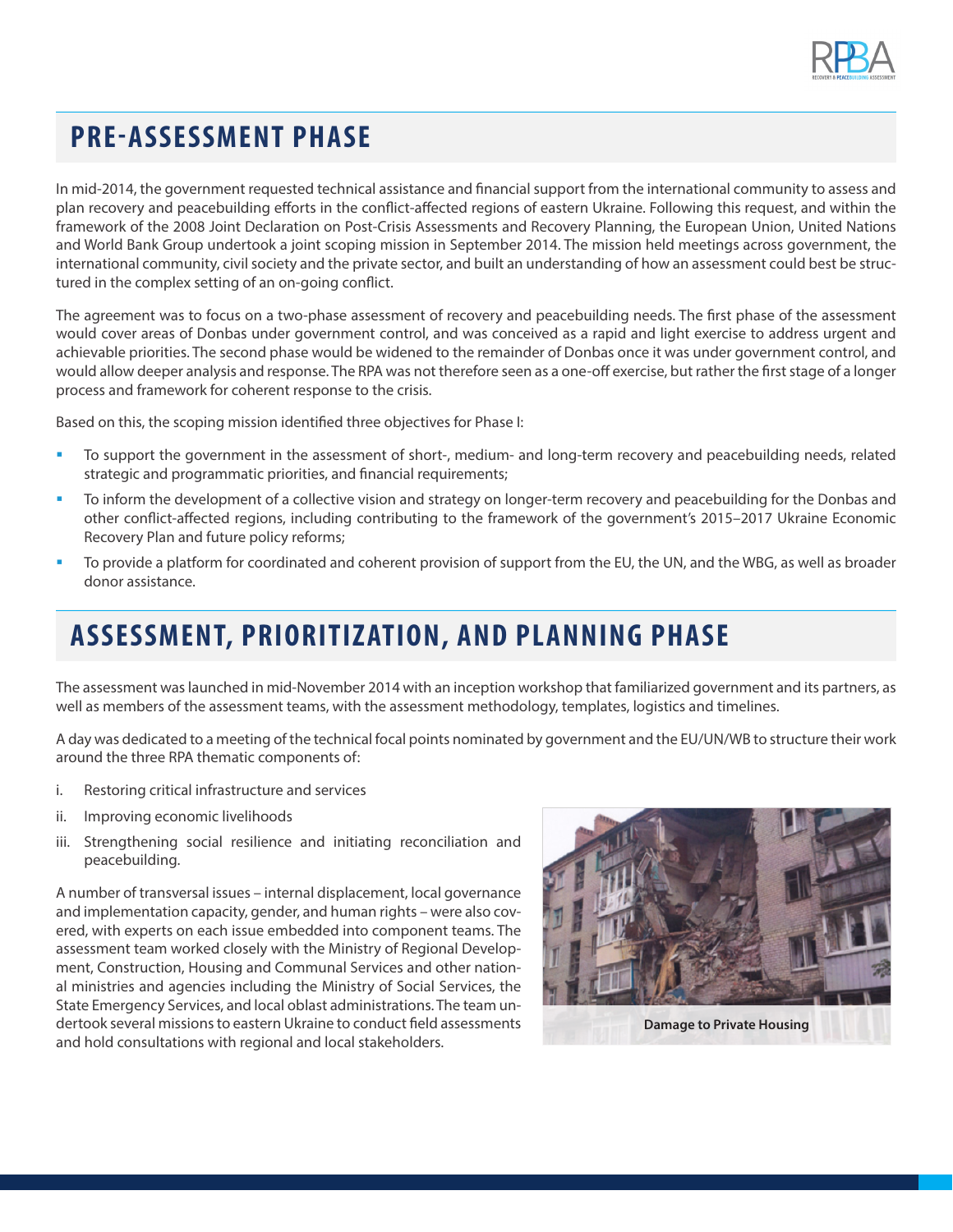

### **Geographic scope and time-frame**

Given the ongoing conflict, the RPA was faced with several challenges. These included addressing services dependent on infrastructure that cut across geographic areas held by government and non-government forces, and servicing the needs of IDPs in the Donbas and neighbouring oblasts. To deal with these issues, the geographic scope of the assessment was defined on the basis of the nature and extent of the physical damage. The assessed territory was consequently classified into three areas: (i) most affected; (ii) less affected; and (iii) indirectly affected. The first two categories were comprised of areas where fighting had caused physical destruction, and the final category included oblasts and raions where no physical damage had been recorded, but IDP influx had caused disruption in economic functioning and social service provision. This categorization allowed for a systematized and differentiated approach towards the affected areas.

### **VALIDATION AND FINALIZATION PHASE**

During January and February of 2015, the government and the assessment team reviewed the findings through a series of technical meetings attended by international partners, civil society and the private sector. Based on these review meetings, the report was revised and finalized in two volumes: a synthesis report, and a component report. Recovery needs over the 2 year RPA time-frame were estimated at US\$ 1.52 billion, comprised of infrastructure (US\$ 1.257 billion), economic recovery (US\$ 135 million), and social resilience, peacebuilding and community security (US\$ 126 million). A variety of financing instruments were proposed, including budgetary allocations from government, direct support from international partners, pooled funds through multi-partner trust funds, international loans, and support from the financial and private sectors.

# **DATA COLLECTION TOOLS UTILIZED**

The Ukraine RPA team used a variety of data collection tools to augment existing information. These included:

### **Conflict analysis**

The Ukraine RPA conducted an initial desk-based conflict analysis to guide the scoping mission. A more detailed analysis was then developed and agreed with government. The analysis established a shared narrative in on the drivers of conflict and peacebuilding priorities. The conflict analysis also mapped out possible scenarios of the evolution of the crisis, identifying the strategic and operational implications of these scenarios.

#### **Stakeholder/core government functions analysis**

The RPA team conducted a stakeholder and core government functions analysis to develop a thorough understanding of government and stakeholder capacities. This was used as the basis for implementation options and institutional arrangements for the RPA's recommendations.

#### **Displacement analysis**

Internal displacement emerged as among the most salient impacts of the conflict. Data was collected from State Emergency Service of Ukraine (SES). However, the team recognized that the absence of a central registry, inconsistent reporting methods, and diverse registration practices of government agencies meant that SES estimates were unreliable. As such, the RPA team utilized IOMs Displacement Tracking Matrix (DTM) to track migration flows, and IDP registration as a means of triangulating SES data.

### **Gender analysis**

UN Women provided the RPA team with a gender expert to work alongside sector teams to ensure that gender sensitivity was maintained in the development of sector reports. To achieve this, a checklist was developed against which sector teams would compare their assessments and recommendations. The expert also worked alongside sector terms to answer any questions, and to guide the development of the reports.